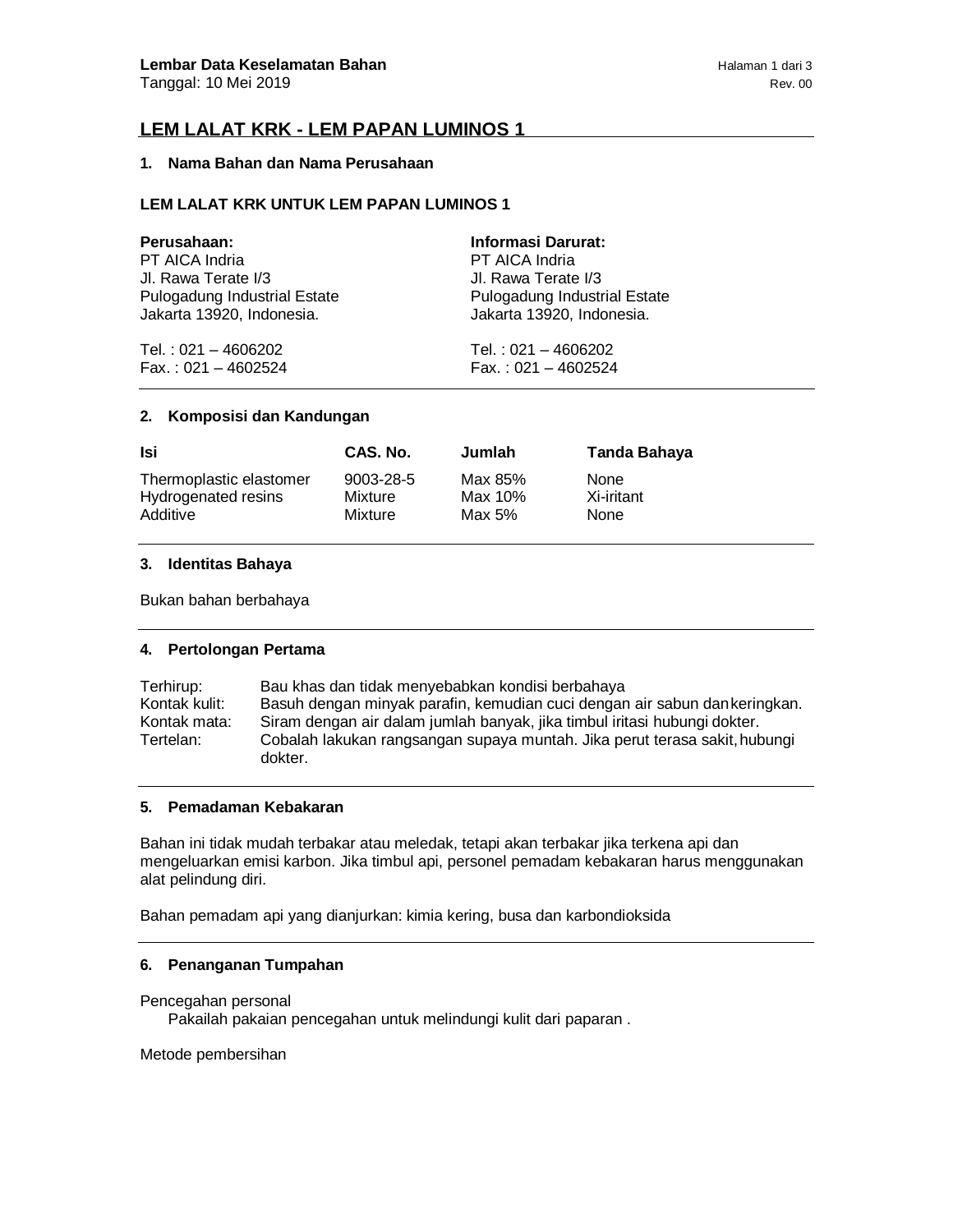# **LEM LALAT KRK - LEM PAPAN LUMINOS 1**

Bersihkan tumpahan, hancurkan atau daur ulang. Ikuti peraturan pemerintah ketika membuang.

# **7. Penanganan dan Penyimpanan**

Saran penanganan dengan aman

Sediakan ventilasi yang bagus ketika menangani bahan dalam jumlah banyak.

Kondisi penyimpanan

Simpan bahan di ruangan dingin dan kering, hindari sinar matahari langsung dan kelembapan.

#### **8. Pengendalian Paparan dan Perlindungan Diri**

Gunakan sarung tangan ketika menangani bahan ini, hindari makan dan minum ketika bekerja, dan cuci tangan setelahnya.

#### **9. Sifat Fisikan dan Kimia**

| Warna       | : translucent kekuningan                                |
|-------------|---------------------------------------------------------|
| Viskositas  | : sekitar 1000 cPs at 120°C (Brookfield RVT viscometer) |
| Reaktivitas | ∶ stabil∶                                               |

### **10. Stabilitas dan Reaktifitas**

| Dekomposisi termal | : tidak terdekomposisi jika digunakan sesuai anjuran |
|--------------------|------------------------------------------------------|
| Reaksi berbahaya   | : tidak diketahui adanya reaksi berbahaya            |

#### **11. Informasi Toksikologi**

Bahan ini mempunyai tingkat toksisitas yang minimum.

# **12. Informasi Ekologikal**

Ekotoksikologicological : tidak ada data Degradability : bukan biodegradable.

### **13. Pembuangan**

Bahan ini harus dibakar pada fasilitas pengolahan limbah oleh petugas profesional dan terlatih. Jangan pernah membuang di tanah terbuka dan badan air.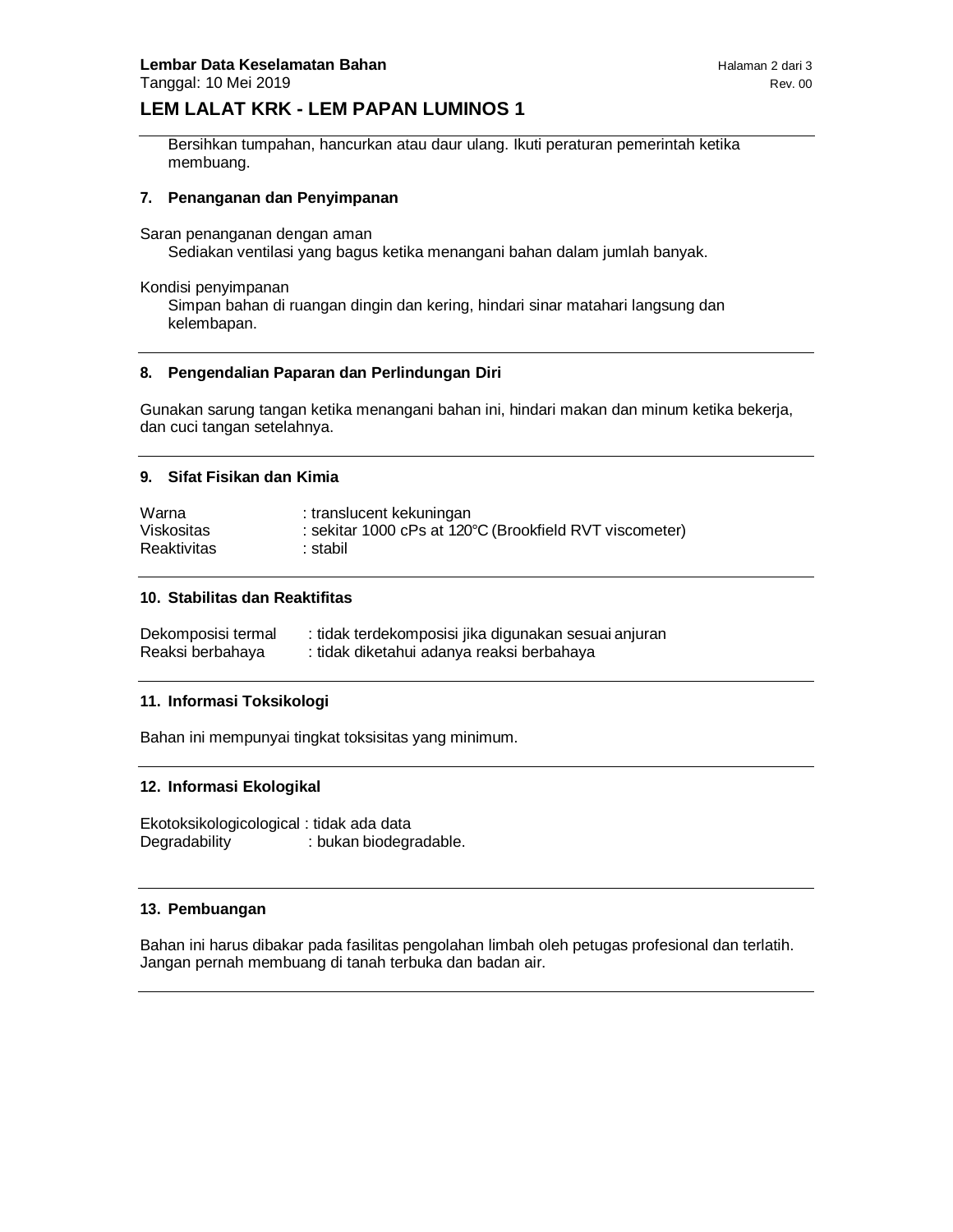### **14. Informasi Transportasi**

| DOT shipping name    | : tidak termasuk bahan berbahaya |
|----------------------|----------------------------------|
| DOT hazard class     | : tidak termasuk bahan berbahaya |
| Proper shipping name | : tidak termasuk bahan berbahaya |
| <b>Hazard Class</b>  | : tidak termasuk bahan berbahaya |

Transportasi harus sesuai dengan peraturan lokal dan peraturan negara.

#### **15. Informasi Perundangan**

Bahan ini tidak termasuk bahan berbahaya menurut EEC/88/378 Directives

#### **16. Informasi Lain**

#### Lihat technical data sheet.

Seluruh informasi yang tercantum dalam MSDS ini hanya berhubungan dengan zat yang kami maksudkan dan tidak berlaku bagi kombinasi zat tersebut dengan zat-zat lainnya ; tidak berlaku pula jika zat tersebut mengalami proses proses lanjutan. Informasi yang tencantum dalam MSDS ini adalah informasi yang dipercaya paling tepat menurut pengetahuan kami pada saat penulisan. Namun demikian kami tidak memberikan jaminan apapun akan ketepatan, kebenaran, atau kesempurnaan informasi tersebut. Para pengguna kami minta untuk melakukan konfirmasi lewat sumber-sumber lainnya untuk melengkapi dan meyakinkan pengguna akan tingkat bahaya produk ini. Kami secara bersama-sama/perusahaan maupun perorangan tidak bertanggung jawab atas segala kewajiban hukum atau tuntutan penggantian harta yang mungkin timbul karena penggunaan informasi ini.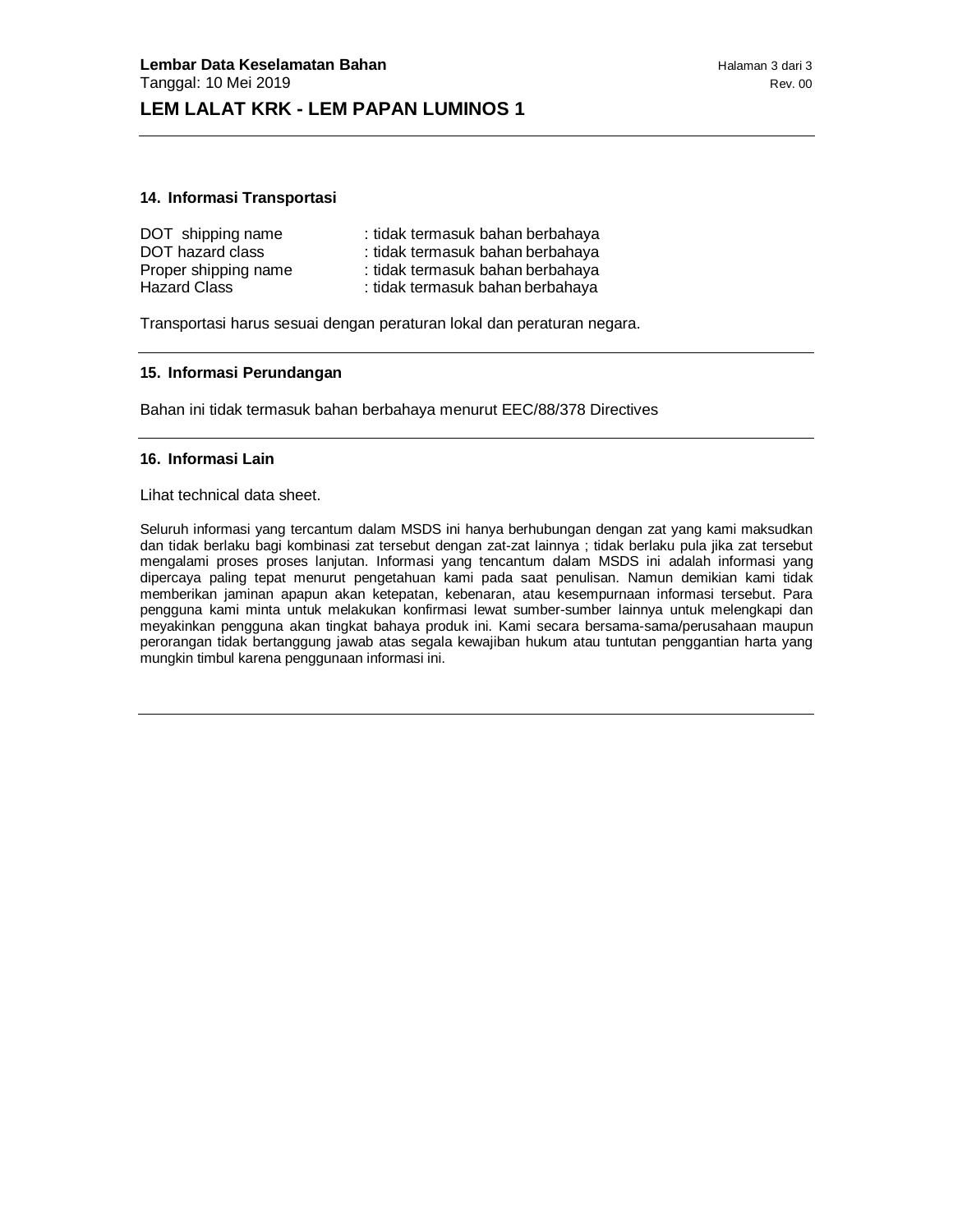# **LEM LALAT KRK - GLUEBOARD LUMINOS 1**

# **1. Substance/Preparation and Company Name**

# **LEM LALAT KRK FOR GLUEBOARD LUMINOS 1**

| Company:                     | <b>Emergency Information:</b>       |
|------------------------------|-------------------------------------|
| PT. AICA Indria              | PT. AICA Indria                     |
| Jl. Rawa Terate I/3          | Jl. Rawa Terate I/3                 |
| Pulogadung Industrial Estate | <b>Pulogadung Industrial Estate</b> |
| Jakarta 13920, Indonesia.    | Jakarta 13920, Indonesia.           |
| Tel.: 021 - 4606202          | Tel.: $021 - 4606202$               |
| $Fax.: 021 - 4602524$        | $Fax.: 021 - 4602524$               |

#### **2. Composition/Information on Ingredients**

| Ingredient              | CAS. No.  | Content | <b>Hazard</b> |
|-------------------------|-----------|---------|---------------|
| Thermoplastic elastomer | 9003-28-5 | Max 85% | None          |
| Hydrogenated resins     | Mixture   | Max 10% | Xi-iritant    |
| Additive                | Mixture   | Max 5%  | None          |

# **3. Hazards Identification**

Non hazardous material.

# **4. First Aid Measures**

| Inhalation : | Unlikely to cause emergency situation from inhaling product's very faint smell.                                      |
|--------------|----------------------------------------------------------------------------------------------------------------------|
| Skin:        | Wipe off any adhesive left on the the skin with n-parrafin or dry clean cloth, then                                  |
|              | wash with water & soap                                                                                               |
| Eye contact: | Flush eyes with large amounts of water until irritation subsides. If irritation<br>persists seek physician's advice. |
| Ingestion:   | First aid is normally not required. Try to induce vomiting . If stomach discomfort<br>occurs, seek medical help.     |

# **5. Fire Fighting Measures**

This product is not flammable nor explosive, but it will burn on fire and emits possibly hazardous smoke of carbon monoxides, acetic acid and fumes. In case of fire, fire-fighting personnel should wear self contained breathing apparatus beside full protective clothing.

Recommended fire extinguishing agents : Dry chemicals, foam, or  $CO<sub>2</sub>$ 

# **6. Accidental Release Measures**

## Personal precautions

Wear protective clothing as mentioned at point 7 below.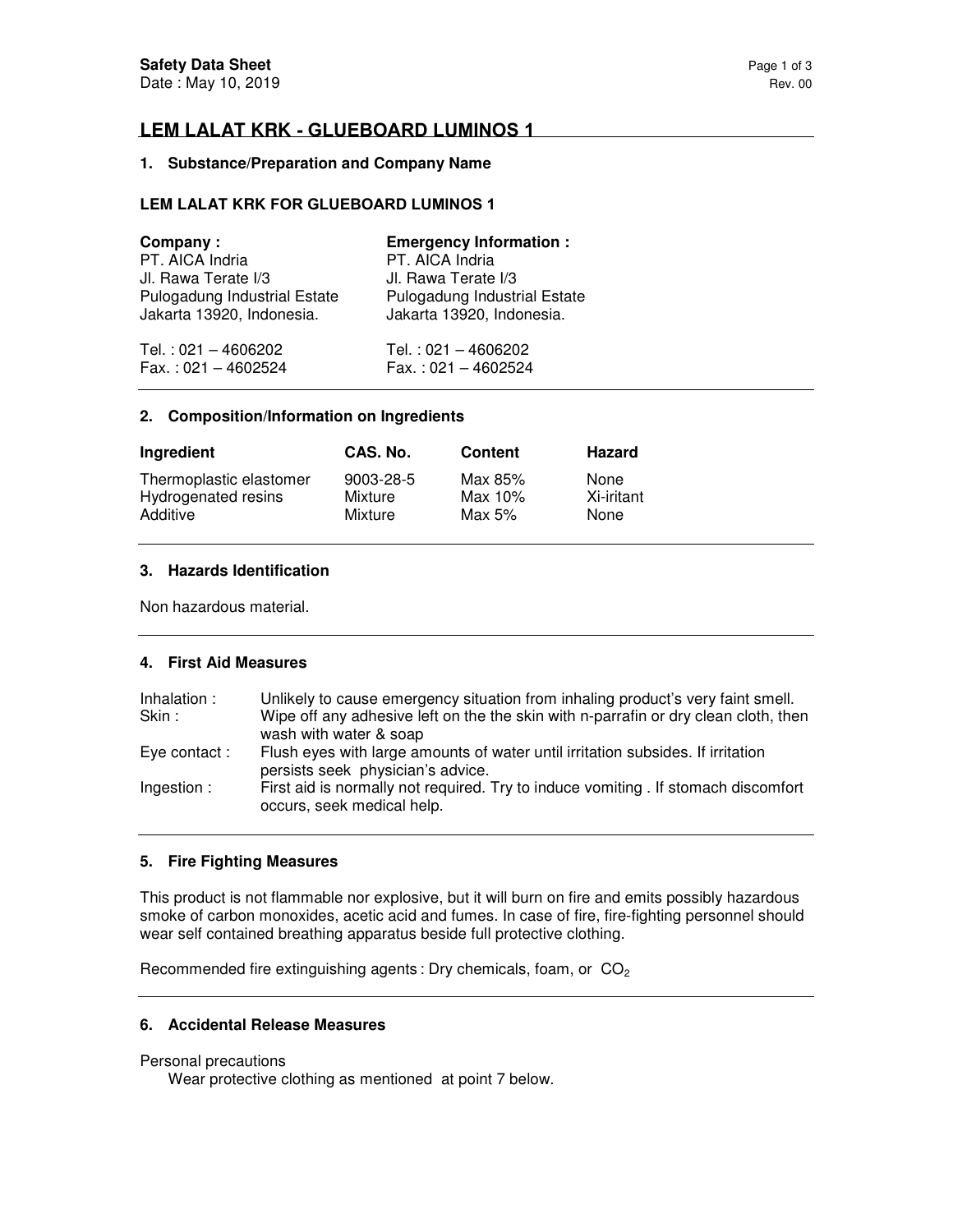#### Methods for cleaning up/taking up

Sweep up spilled material, and remove for destruction or recycling. Follow local regulations on disposing solid chemical substances. This adhesive at room temperature is harmless.

| Leakage to water                 | : Collect and treat as above. |
|----------------------------------|-------------------------------|
| Leakage to streets, ground, etc. | : Collect and treat as above. |

### **7. Handling and Storage**

Advice on safe handling

Provide good ventilation when handling large quantities. No special measures necessary if stored and handled as prescribed.

Advice on protection against fire and explosion No special measures necessary.

Further information on Storage conditions Keep the product at cool and dry condition. Avoid from direct sunlight and moisture.

### **8. Exposure Controls and Personal Protection**

Alhough this product is non-toxic the usual precautions when handling chemicals should be observed.

Use protective glove when handling this product, avoid drinking-eating while working. Wash hands thoroughly afterwards.

#### **9. Physical and Chemical Properties**

Color : yellowish translucent Viscosity : around 1000 cPs at 120 °C (Brookfield RVT viscometer)

#### **10. Stability and Reactivity**

Thermal decomposition : No decomposition if used as prescribed Hazardous Reactions : No hazardous reactions known

## **11. Toxicological Information**

This product posses minimum toxicity level.

### **12. Ecological Information**

Ecotoxicological : n / a Degradability : not biodegradable.